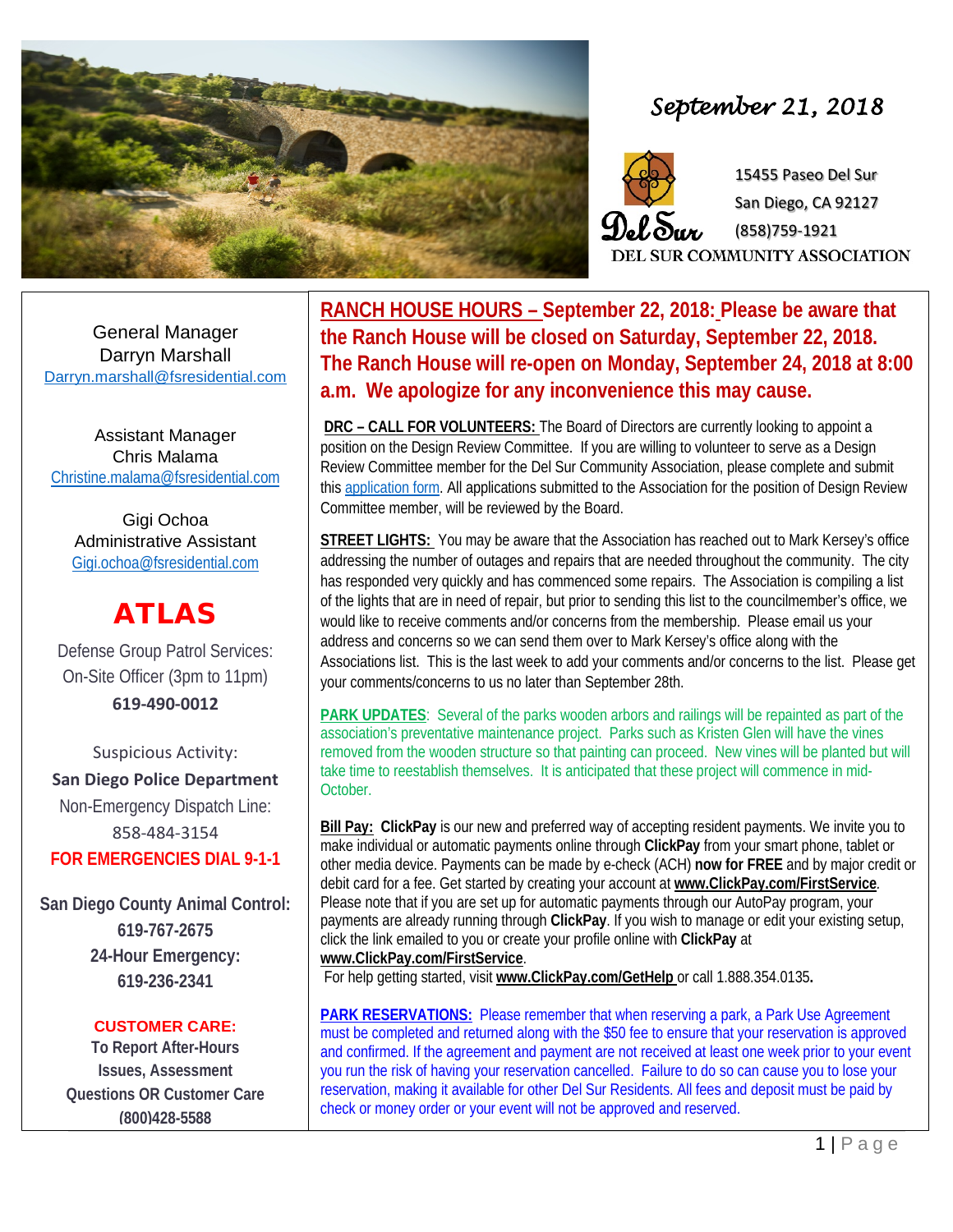# **UPCOMING EVENTS:**



**Fall Festival Carnival for the adults only on Friday night!**

Come enjoy carnival games, rides, food and drinks. **Must be 21+ to attend this event.** RSVP: You must purchase a ticket to attend this event. You are required to show your Del Sur ID Card at our welcome table in order to attend the event. Even if you have purchased a ticket, if you do not have your ID card, we will refund your money and ask you to leave. This ensures that only

CSC residents are attending this event.

**Guests:** Guests are not permitted at this event. **Tickets:** Tickets will be on sale soon. **Bring:** Your camera and cash to tip your bartenders.

The Village Green Paseo Del Sur - San Diego October 19, 2018 6:00 pm - 10:00 pm

For more information contact the CSC at [info@delsurcsc.org](mailto:info@delsurcsc.org) or visit their website at [www.delsurcsc.org](http://www.delsurcsc.org/)

### **HERBED RICOTTA AND FRESH TOMATO TART**

#### **INGREDIENTS**



1 SHEET FROZEN PUFF PASTRY (FROM 17.3 -OZ PACKAGE), THAWED 1 LARGE EGG, BEATEN 1 C. RICOTTA CHEESE KOSHER SALT PEPPER 1 LEMON 2 SCALLIONS, FINELY CHOPPED 1/2 C. FRESH FLAT-LEAF PARSLEY, CHOPPED 1 LB. HEIRLOOM TOMATOES (VARIOUS COLORS AND SIZES), SLICED OR HALVED 2 TBSP. OLIVE OIL 1/4 C. SMALL FRESH MINT LEAVES FLAKY SEA SALT, FOR SPRINKLING

#### **DIRECTIONS**

- 1 . HEAT OVEN TO 425°F AND PLACE OVEN RACK IN LOWER THIRD OF OVEN. UNFOLD PASTRY ONTO PIECE OF PARCHMENT PAPER AND ROLL 1/2 INCH BIGGER ON ALL SIDES. SLIDE PARCHMENT (AND PASTRY) ONTO BAKING SHEET.
- 2. USING PARING KNIFE, SCORE 1/2-INCH BORDER ALL THE WAY AROUND PASTRY. LIGHTLY BRUSH BORDER WITH EGG. USING FORK, POKE MIDDLE OF PASTRY ALL OVER, THEN BAKE UNTIL GOLDEN BROWN, 20 TO 25 MINUTES.
- 3 . MEANWHILE, IN MEDIUM BOWL, COMBINE RICOTTA AND 1/4 TEASPOON EACH SALT AND PEPPER. FINELY GRATE ZEST OF LEMON INTO BOWL AND SQUEEZE IN 2 TEASPOON JUICE; MIX TO COMBINE. FOLD IN SCALLIONS AND PARSLEY. SPREAD ONTO MIDDLE OF PASTRY.
- 4 . ARRANGE TOMATOES ON TART, DRIZZLE WITH OIL AND SPRINKLE WITH MINT, SEA SALT, AND FRESHLY GROUND PEPPER.